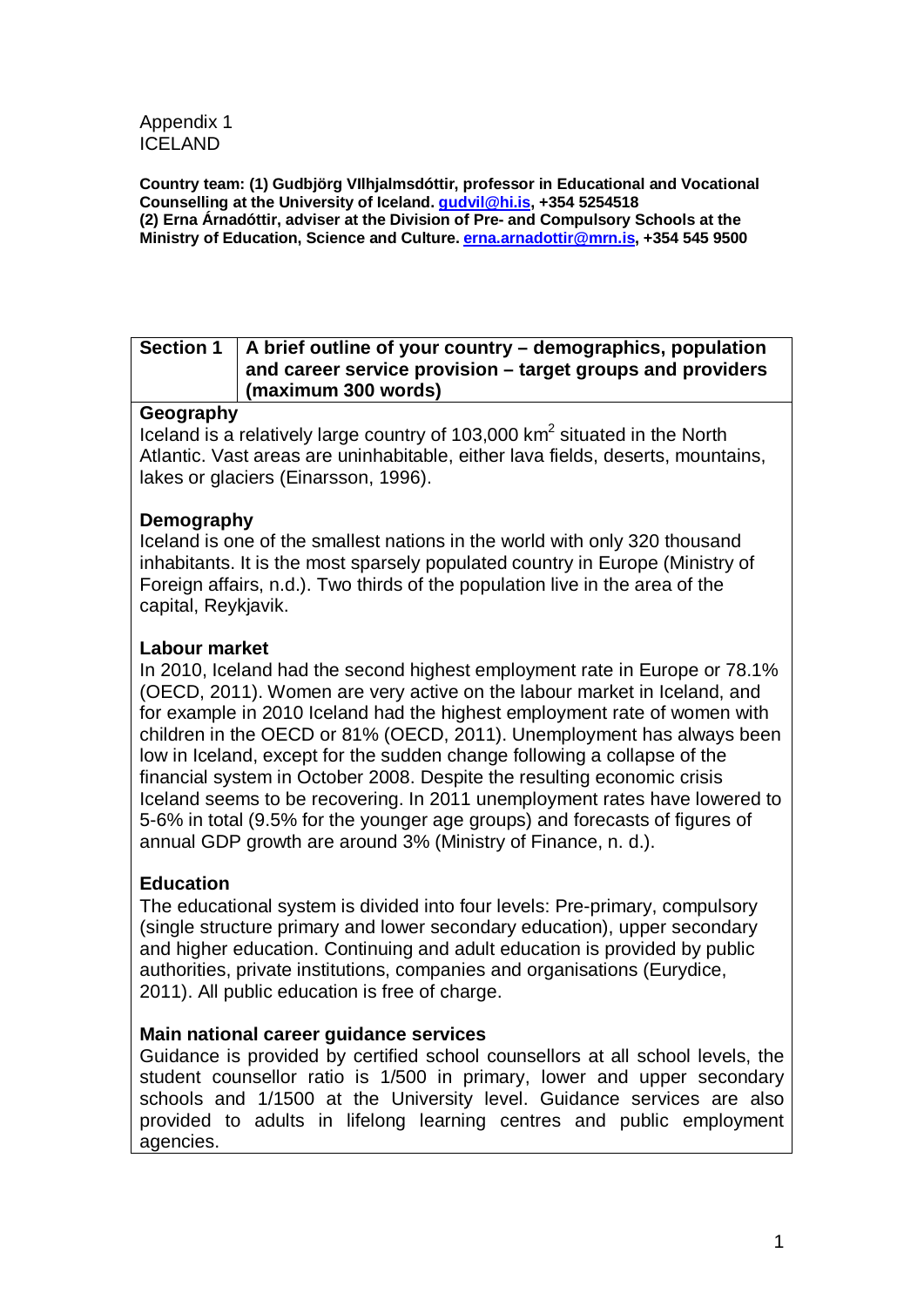| <b>Section 2</b> | Taking each of the four general symposium themes<br>(see below), describe the two greatest strengths and<br>two greatest weaknesses relating to each theme in<br>your country (maximum 100 words for each strength |
|------------------|--------------------------------------------------------------------------------------------------------------------------------------------------------------------------------------------------------------------|
|                  | and weakness; therefore maximum 400 words per<br>theme and maximum 1,600 words in this section).                                                                                                                   |

#### **Theme 1: Political, economic and social changes and the changing role of career guidance and career guidance policies**

| Strength 1                                                                                                                                                                                                                                                                                                                                                                                              | Weakness 1                                                                                                                                                                                                                                                                                                                                                                                                                                                                                                      |  |  |  |
|---------------------------------------------------------------------------------------------------------------------------------------------------------------------------------------------------------------------------------------------------------------------------------------------------------------------------------------------------------------------------------------------------------|-----------------------------------------------------------------------------------------------------------------------------------------------------------------------------------------------------------------------------------------------------------------------------------------------------------------------------------------------------------------------------------------------------------------------------------------------------------------------------------------------------------------|--|--|--|
| The profession of educational and<br>vocational counsellors has grown<br>quite fast in the last 20 years.<br>Counsellors work at all school levels<br>aswell as within puplic employment<br>services and adult education<br>coordinated by the Education and<br><b>Training Service Centre. Around</b><br>85% of the counsellors have special<br>training in educational and vocational<br>counselling. | There is a need for further policy<br>making concerning the educational<br>and vocational counselling, especially<br>within the school system. There is<br>especially a need for evidence base,<br>something that has already been<br>suggested in a ministerial report to<br>parliament.<br>More cooperation is needed for<br>coherent services for the user. The<br>student counsellor ratio needs to be                                                                                                      |  |  |  |
| Laws of the right of students and<br>adult citizens to educational and<br>vocational counselling were passed<br>in parliament in 2008 and 2010.                                                                                                                                                                                                                                                         | improved.                                                                                                                                                                                                                                                                                                                                                                                                                                                                                                       |  |  |  |
| Strength 2                                                                                                                                                                                                                                                                                                                                                                                              | Weakness 2                                                                                                                                                                                                                                                                                                                                                                                                                                                                                                      |  |  |  |
| The Icelandic government has set as<br>an objective to raise the education<br>level of people active in the labour<br>market. In 2005 the government<br>signed an agreement with the social<br>partners to raise the education level<br>so that by 2020 90% of the labour<br>force would have secondary                                                                                                 | There is too much emphasis on<br>personal counselling and the<br>dominant mode of delivery is<br>individual counselling. Other modes<br>of delivery need to be enhanced,<br>especially Information and<br>Communication Technologies (ICT).                                                                                                                                                                                                                                                                     |  |  |  |
| education or more, whereas in 2005<br>only 70% of the labour force had<br>reached that level. This resulted in an<br>increase in career guidance services<br>for people with little formal education.<br>There are currently 25 to 30<br>counsellors working in 13 adult<br>education centres in the country.                                                                                           | For the moment we do not have<br>national ICT guidance strategies or<br>policies in Iceland. There have been<br>many attempts made to establish an<br>information web-portal that have all<br>ended without any noticeable results.<br>The legislation from 2008 and<br>resolution of parliament from 2007<br>stresses the need that guidance has<br>to address the problem of dropout<br>from upper secondary school that<br>touches approximately 30% of a<br>cohort.<br>We still need policy on how guidance |  |  |  |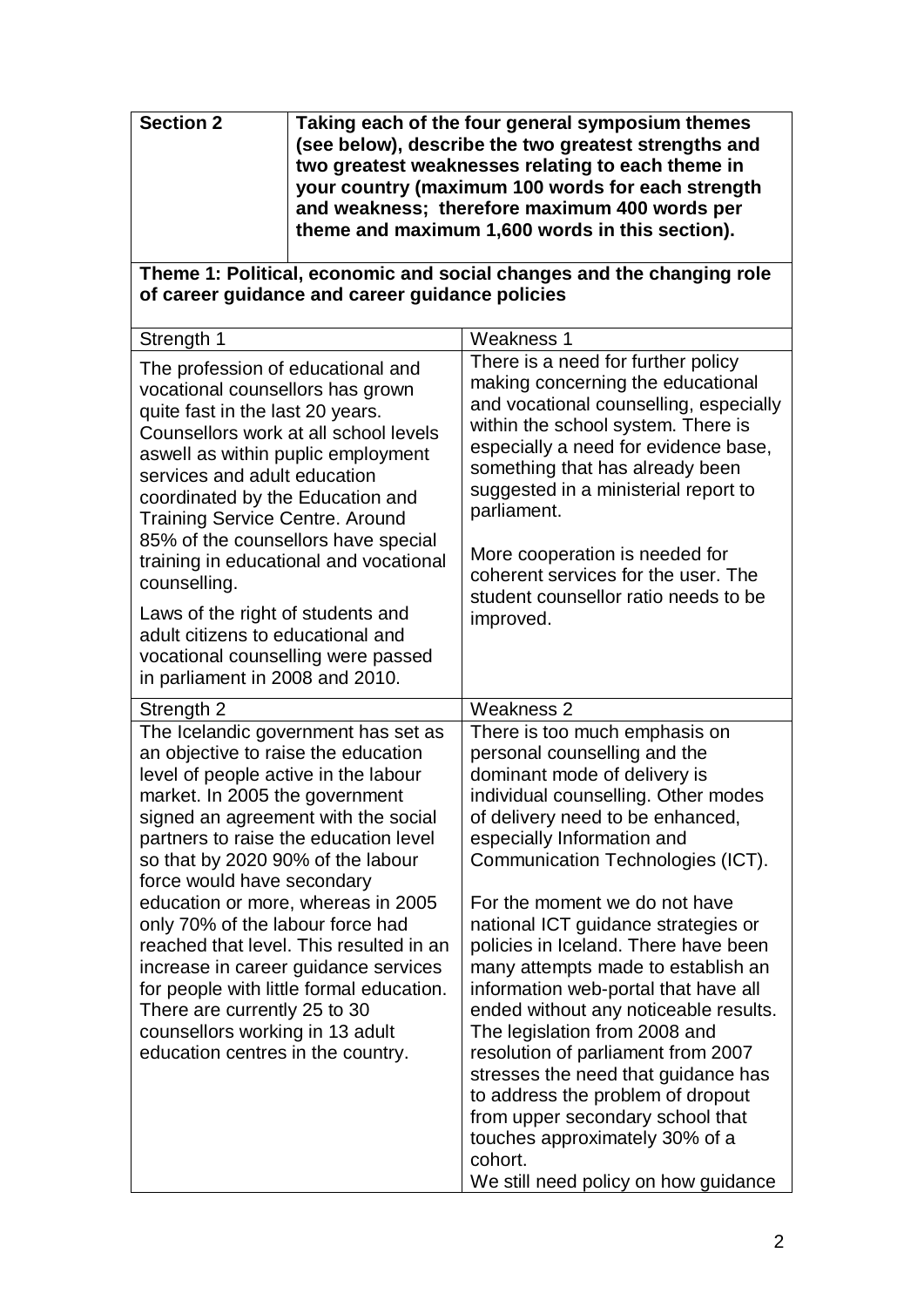| Theme 2: Elleiong guidance policy as a part of integrated numan<br>resource development policies - challenges and opportunities                                                                                                                                                                                                                                                                                                                                        |                                                                                                                                                                                                                                                                                                                                                                                                                                                                                                                                                                                                 |  |  |  |
|------------------------------------------------------------------------------------------------------------------------------------------------------------------------------------------------------------------------------------------------------------------------------------------------------------------------------------------------------------------------------------------------------------------------------------------------------------------------|-------------------------------------------------------------------------------------------------------------------------------------------------------------------------------------------------------------------------------------------------------------------------------------------------------------------------------------------------------------------------------------------------------------------------------------------------------------------------------------------------------------------------------------------------------------------------------------------------|--|--|--|
| Strength 1                                                                                                                                                                                                                                                                                                                                                                                                                                                             | Weakness 1                                                                                                                                                                                                                                                                                                                                                                                                                                                                                                                                                                                      |  |  |  |
| Iceland is the only country that has<br>passed a law that states that only<br>certified educational and vocational<br>counsellors can practice the<br>profession. A legislation from 2009<br>states that only certified school and<br>career counselors should be<br>employed in counselor positions.<br>This provides users with qualified<br>counseling service.<br>Four differnt laws were passed in                                                                | Although we have laws stating the<br>rights of students and citizens to<br>counselling we do not have clear<br>plans on how to implement those<br>goals, such as what administration,<br>standards, tools or co-operation is<br>needed.<br>It is not enough to set rules, such as<br>in the national curriculum on career<br>education, if it is up to schools how<br>they are implemented, i.e. recent<br>research<br>shows<br>that<br>careers<br>only<br>education<br>is<br>provided<br>in.<br>approximately 25% of schools at the<br>compulsory<br>level<br>and<br>upper<br>secondary level. |  |  |  |
| 2008 to 2010 that set policies for<br>lifelong guidance in Iceland. This<br>legislation defines guidance as a<br>student's right that should be<br>provided by licensed counsellors to<br>students at all ages. In the<br>Compulsory School Act 2008 and in<br>the Upper Secondary School Act<br>2008 it is stated that all students<br>have a right to school and career<br>counseling. The same right is set<br>forth in the Adult Education Act from<br>March 2010. |                                                                                                                                                                                                                                                                                                                                                                                                                                                                                                                                                                                                 |  |  |  |
| Strength 2<br>Counsellors<br>working<br>in<br>the<br>educational sector and in vocational<br>guidance all have similar background<br>and education: a diploma or MA<br>degree in educational and vocational<br>guidance from the University of<br>Iceland. This makes collaboration and<br>cooperation<br>easier<br>between<br>counsellors in different sectors.                                                                                                       | Weakness 2<br>Sectors, such as working with<br>children, need to be enhanced with in<br>service training after completion of<br>training at the University. Since no<br>work is being done on developing<br>standards of counsellors working with<br>children, no policy exists on in-service<br>training of counsellors in different<br>sectors, such as those working at the<br>primary school level.                                                                                                                                                                                         |  |  |  |
|                                                                                                                                                                                                                                                                                                                                                                                                                                                                        |                                                                                                                                                                                                                                                                                                                                                                                                                                                                                                                                                                                                 |  |  |  |

# **Theme 2: Lifelong guidance policy as a part of integrated human**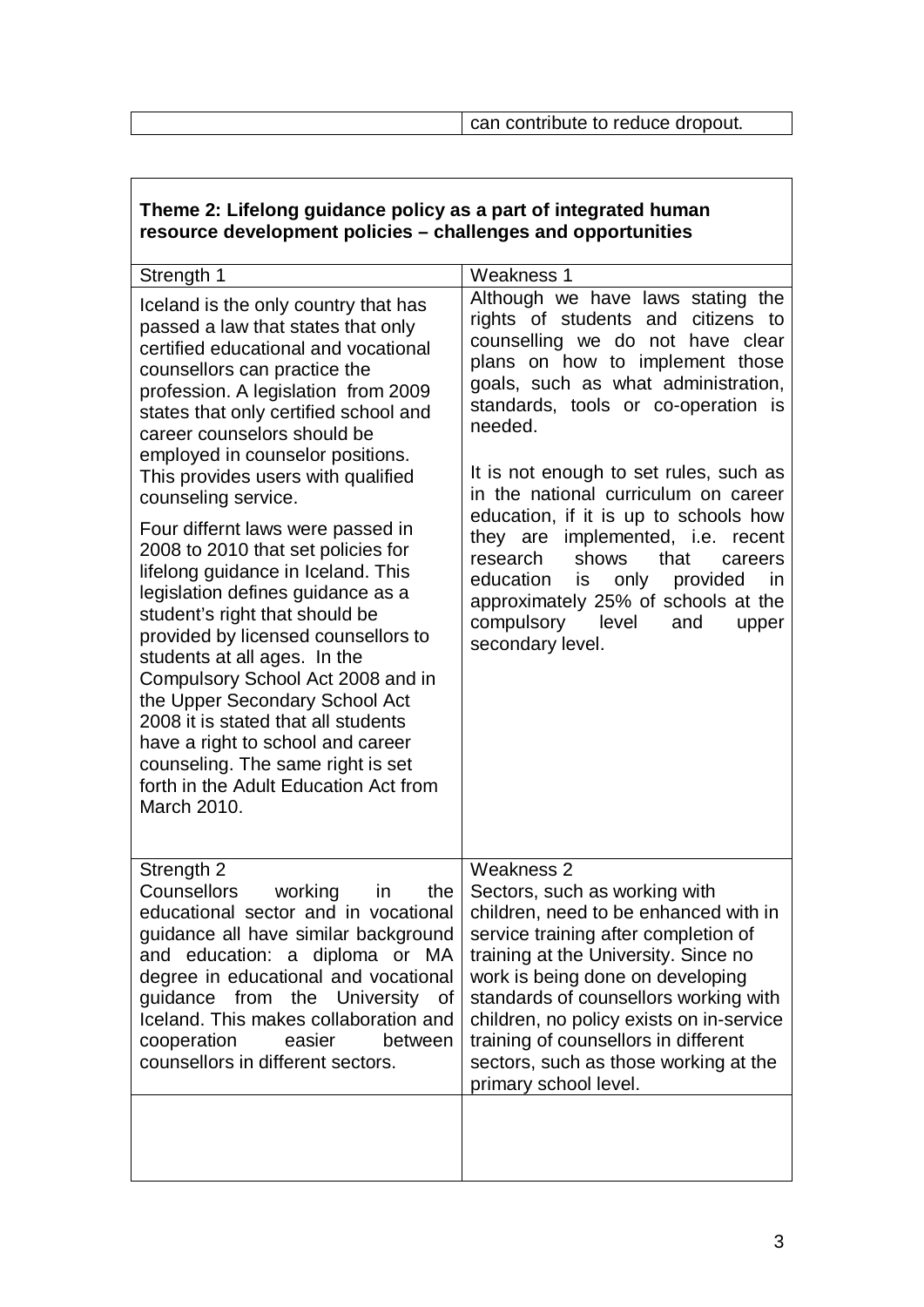| Theme 3: The changing world and the changing role of career guidance<br>- skills and competencies for lifelong guidance practitioners                                                                                                                                                                                                                                                                                                                                                                                                                                                                                                                                                                                                                                                                                                                                                                                                                                                        |                                                                                                                                                                                                                                                                  |  |  |  |
|----------------------------------------------------------------------------------------------------------------------------------------------------------------------------------------------------------------------------------------------------------------------------------------------------------------------------------------------------------------------------------------------------------------------------------------------------------------------------------------------------------------------------------------------------------------------------------------------------------------------------------------------------------------------------------------------------------------------------------------------------------------------------------------------------------------------------------------------------------------------------------------------------------------------------------------------------------------------------------------------|------------------------------------------------------------------------------------------------------------------------------------------------------------------------------------------------------------------------------------------------------------------|--|--|--|
| Strength 1                                                                                                                                                                                                                                                                                                                                                                                                                                                                                                                                                                                                                                                                                                                                                                                                                                                                                                                                                                                   | Weakness 1                                                                                                                                                                                                                                                       |  |  |  |
| Legislation about educational and<br>vocational counsellors was passed by<br>the Icelandic Parliament in 2009.<br>According to the law, only those who<br>have been licensed by the minister of<br>education can use the title:<br>Educational- and vocational<br>counsellor, and work as such. A<br>licence is to be granted to applicants<br>who have completed education in<br>educational- and vocational<br>counselling at a university approved<br>by the minister of education. If there<br>is uncertainty whether an applicant<br>(for a licence to use the title<br>educational- and vocational<br>counsellor) fulfils the criteria stated by<br>this law, an evaluation is to be sought<br>from an evaluation committee<br>appointed by the minister of<br>education (for a period of four years<br>at a time).<br>By certifying the title of educational-<br>and vocational counsellor by law,<br>quality of<br>certain<br>service<br>is<br>guaranteed to the benefit of clients. | No in-service training is required from<br>educational<br>vocational<br>and<br>counsellors to maintain<br>or renew<br>professional skills.<br><b>Standards</b><br>οf<br>educational<br>vocational<br>and<br>counselling competencies have not<br>been developed. |  |  |  |
|                                                                                                                                                                                                                                                                                                                                                                                                                                                                                                                                                                                                                                                                                                                                                                                                                                                                                                                                                                                              | <b>Weakness 2</b>                                                                                                                                                                                                                                                |  |  |  |
| Strength 2<br>A revised MA program in educational<br>and vocational counselling started in<br>2010. It is 120 ECTS credits (60<br>ECTS in theoretical courses (up to 20<br>ECTS in methodology), 30 ECTS in<br>practical courses and training and 30<br>ECTS in MA thesis).                                                                                                                                                                                                                                                                                                                                                                                                                                                                                                                                                                                                                                                                                                                  | This revised MA programme needs to<br>be evaluated on a regular basis. It<br>has a strong emphasis on research<br>and on practice and needs to withhold<br>that balance.                                                                                         |  |  |  |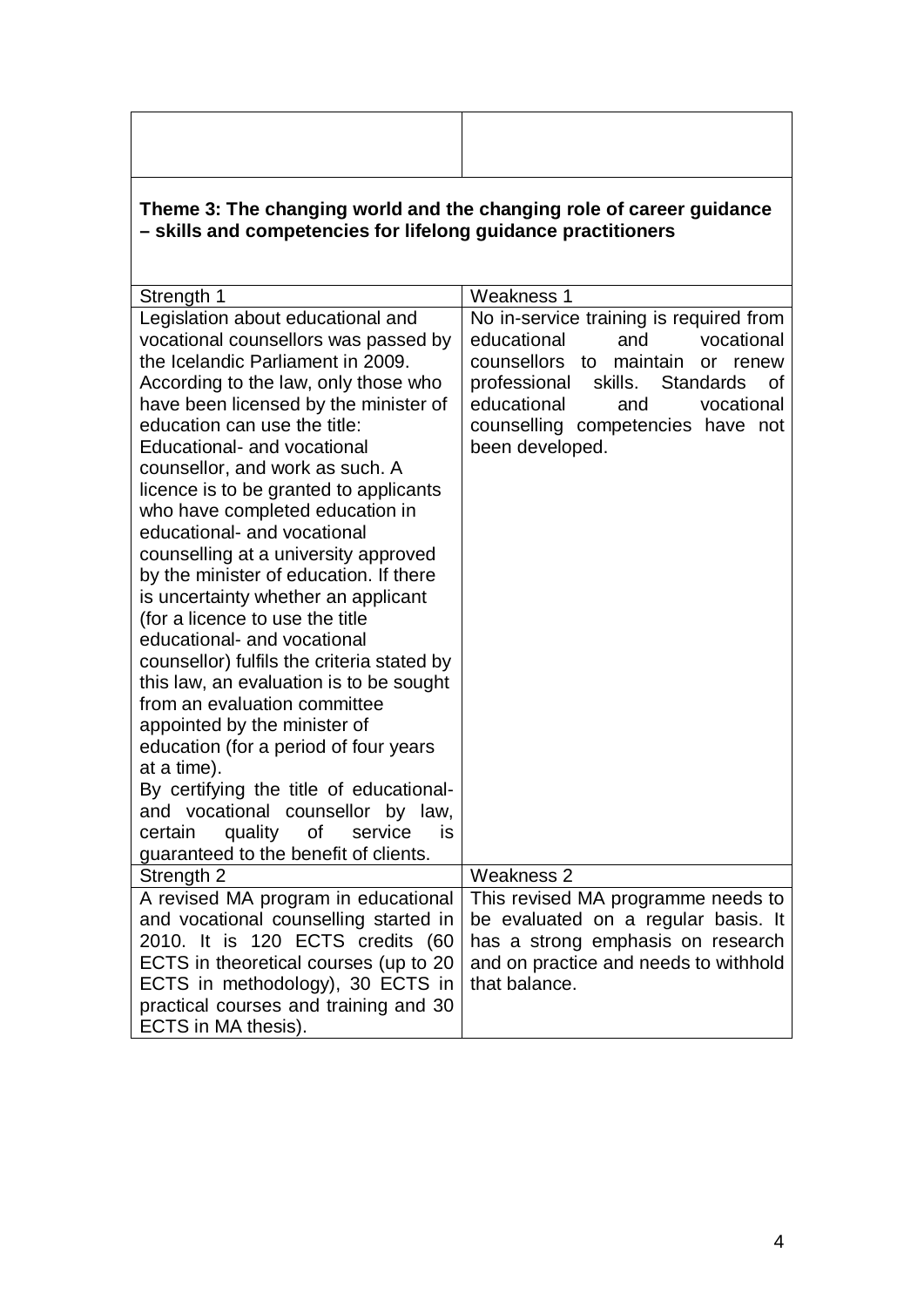## **Theme 4: Evidence-based practice; evidence-based policies**

| Strength 1                                                                  | Weakness 1                                                                   |
|-----------------------------------------------------------------------------|------------------------------------------------------------------------------|
| Several evaluation studies have been<br>conducted on career education,      | Very little is known about the quality<br>of guidance at upper secondary and |
| school counsellor's role in Reykjavik                                       | university level in Iceland, since no                                        |
| primary and lower secondary schools<br>and adult guidance. In Iceland there | holistic evaluation study on guidance<br>provision has been done.            |
| is a know how in evaluation of                                              |                                                                              |
| guidance.                                                                   |                                                                              |
| Strength 2                                                                  | <b>Weakness 2</b>                                                            |
| Policy making in guidance is based                                          |                                                                              |
| on committee reports supported and                                          | Although results of evaluation studies                                       |
| funded by the Ministry of Education                                         | are taken into account in reports of                                         |
| and Culture. The committees are                                             | committees, no one at the ministry of                                        |
| always based on professionals and in                                        | education and culture is responsible                                         |
| co-operation with the Association of                                        | for integrating recommendations of                                           |
| educational and vocational                                                  | these studies into policy making.                                            |
| counsellors.                                                                | Process of evaluation need to be                                             |
| Informal ways of obtaining feedback                                         | formalized into a more evidence                                              |
| from users give hints in a small                                            | based way of making policy.                                                  |
| society and statistical information                                         |                                                                              |
| on people who use the services                                              |                                                                              |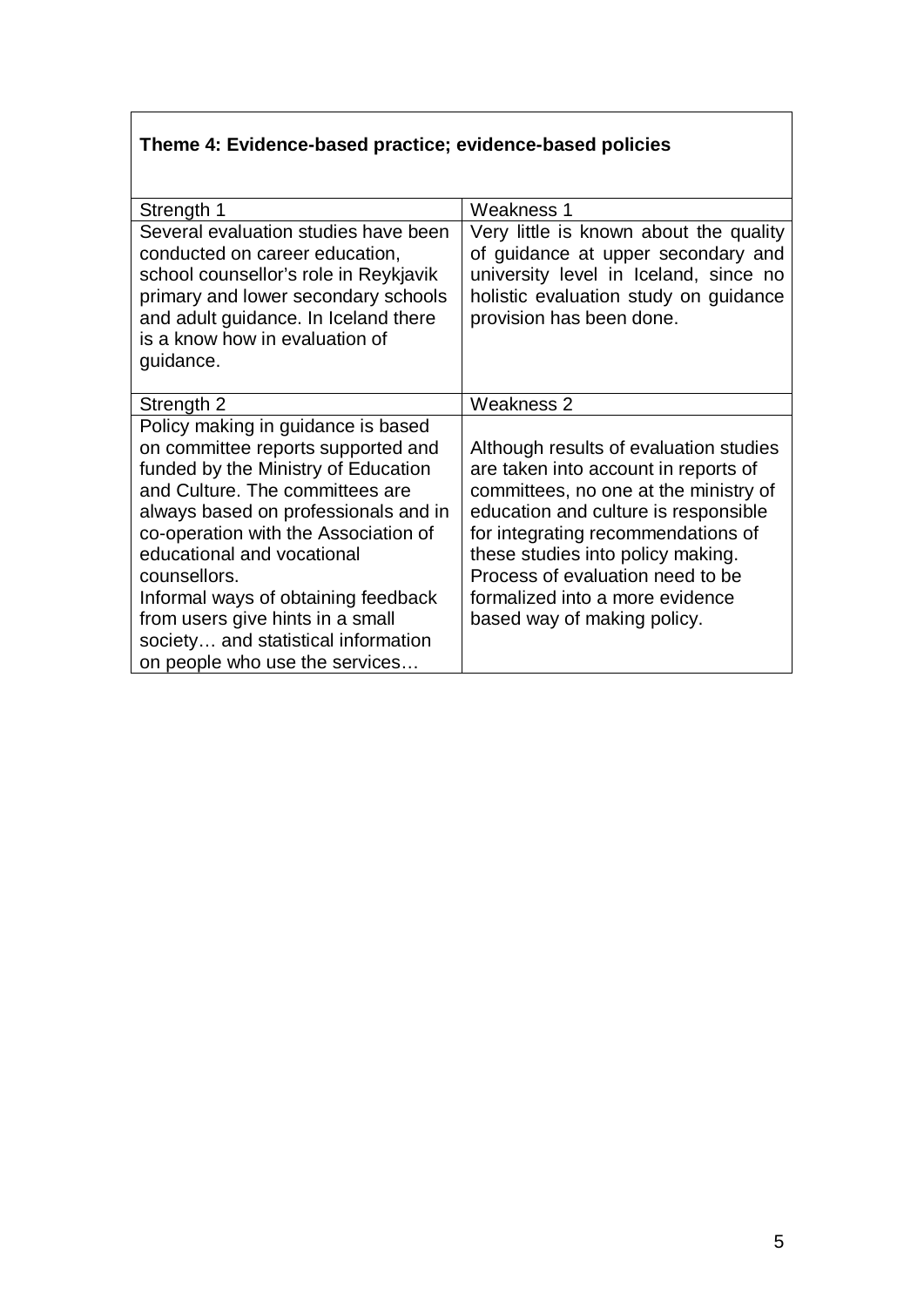| <b>Section 3</b>                                                                                     | Looking at the themes, prioritise them according to the most<br>important ones for your country team to explore further and<br>learn about at the symposium.<br>$(1 = most important - 4 = least important)$ |          |                |               |                |                |
|------------------------------------------------------------------------------------------------------|--------------------------------------------------------------------------------------------------------------------------------------------------------------------------------------------------------------|----------|----------------|---------------|----------------|----------------|
| Political, economic and social                                                                       | Priority                                                                                                                                                                                                     |          |                |               |                |                |
| changes and the changing role of<br>career guidance and career<br>guidance policies                  |                                                                                                                                                                                                              |          |                | $\mathcal{P}$ | $\overline{3}$ | 4              |
| Lifelong guidance policy as a part                                                                   |                                                                                                                                                                                                              | Priority |                |               |                |                |
| of integrated human resource<br>development policies - challenges<br>and opportunities               |                                                                                                                                                                                                              |          | 1 <sup>1</sup> | $2 -$         | 3              | $\overline{4}$ |
| The changing world and the                                                                           |                                                                                                                                                                                                              | Priority |                |               |                |                |
| changing role of career guidance<br>- skills and competencies for<br>lifelong guidance practitioners |                                                                                                                                                                                                              |          | $1 \quad$      | $2 -$         | $\mathcal{S}$  | $\overline{4}$ |
| Evidence-based practice;<br>evidence-based policies                                                  |                                                                                                                                                                                                              | Priority |                |               |                |                |
|                                                                                                      |                                                                                                                                                                                                              |          |                | $\mathcal{P}$ | 3              |                |

**Section 4 Thinking about the themes, describe up to three high-level key public policy and/or practice initiatives currently being advanced or considered in your country (write no more than 100 words on each). If it is possible, please say to which of the themes each initiative is most closely linked.**

High-level key public policy/practice initiative 1

Even though access to the internet is exceptionally high in Iceland, steps have not been taken to develop a holistic and accessible ICT system to deliver careers information and guidance. This means that some basic educational or occupational information is completely missing or can be difficult to find. No single access service providing web or telephone career guidance is available. Development and implementation of an ICT portal to be used in high on the agenda within the field of educational and vocational counselling.

Linked most closely to Theme 1